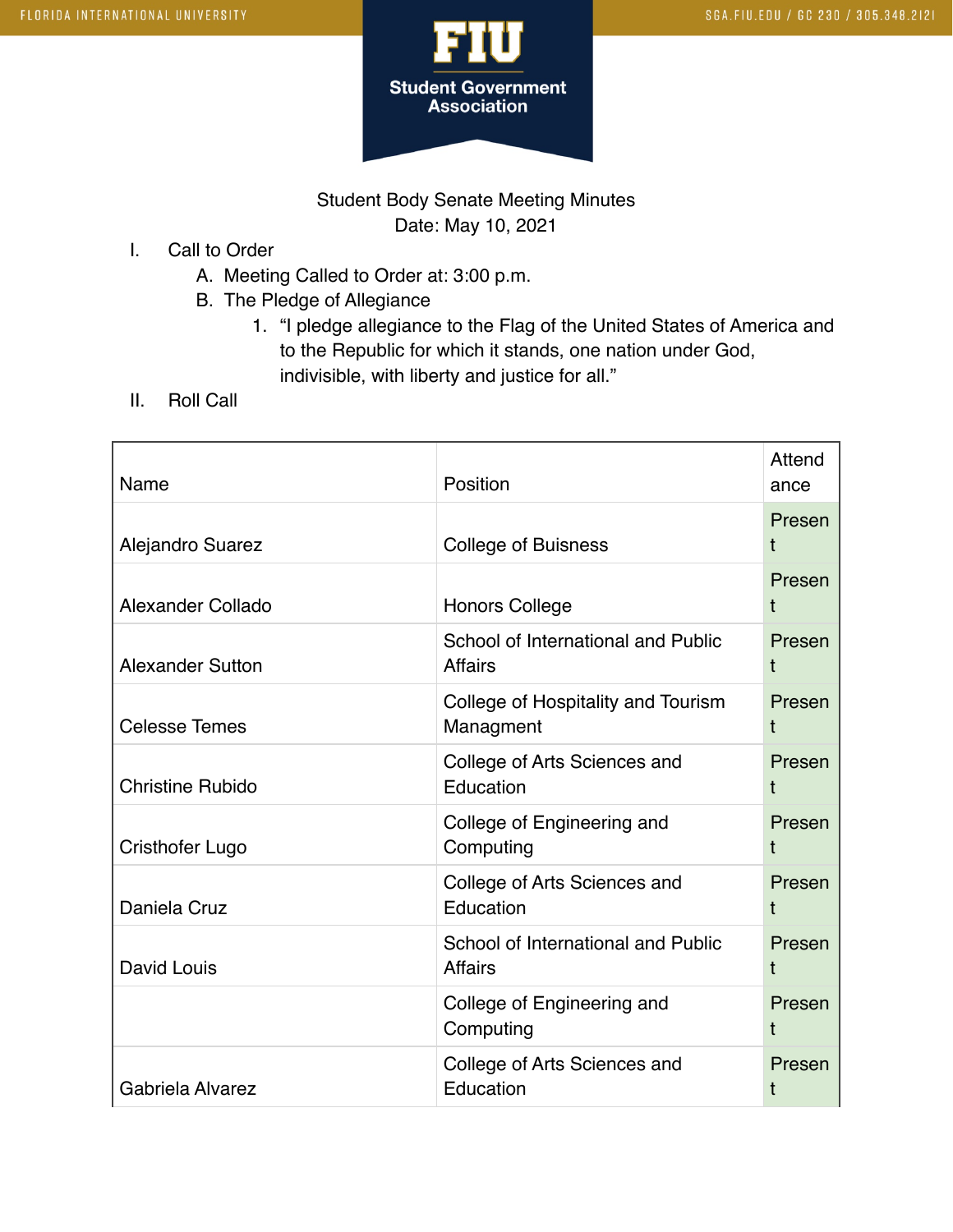| Gabriela Tovar             | <b>College of Communication</b><br>Architecture and the Arts | Presen<br>t   |
|----------------------------|--------------------------------------------------------------|---------------|
| <b>Hervangelot Lordeus</b> | College of Engineering and<br>Computing                      | Presen<br>t   |
| <b>Ivette Suarez</b>       | <b>College of Communication</b><br>Architecture and the Arts | Absent        |
| Jacob Bharat               | <b>MMC Housing</b>                                           | Presen<br>t   |
| Jordan Castelli            | College of Arts Sciences and<br>Education                    | Presen<br>t   |
| Joshua Lovo-Morales        | College of Nursing and Health<br>Sciences                    | Presen        |
| Joshua Mandall             | <b>Graduate School</b>                                       | Presen<br>t   |
| Kristina Khudiakova        | <b>College of Buisness</b>                                   | Presen<br>t   |
| Manuela Jaramillo          | <b>College of Medicine</b>                                   | Presen<br>t   |
| <b>Marianne Ostos</b>      | <b>Upper Divison MMC</b>                                     | <b>Absent</b> |
| Mariapaz Grijalba          | <b>College of Buisness</b>                                   | Presen<br>t   |
| Natalie Lahera             | College of Law                                               | Presen<br>t   |
| <b>Natalie Meneses</b>     | College of Engineering and<br>Computing                      | Presen<br>t   |
| Natalie Reymundo           | College of Arts Sciences and<br>Education                    | Presen<br>t   |
| Nicholas Pastrana          | <b>Upper Divison MMC</b>                                     | Presen<br>t   |
| Rodrigo Alea               | <b>College of Buisness</b>                                   | Presen<br>t   |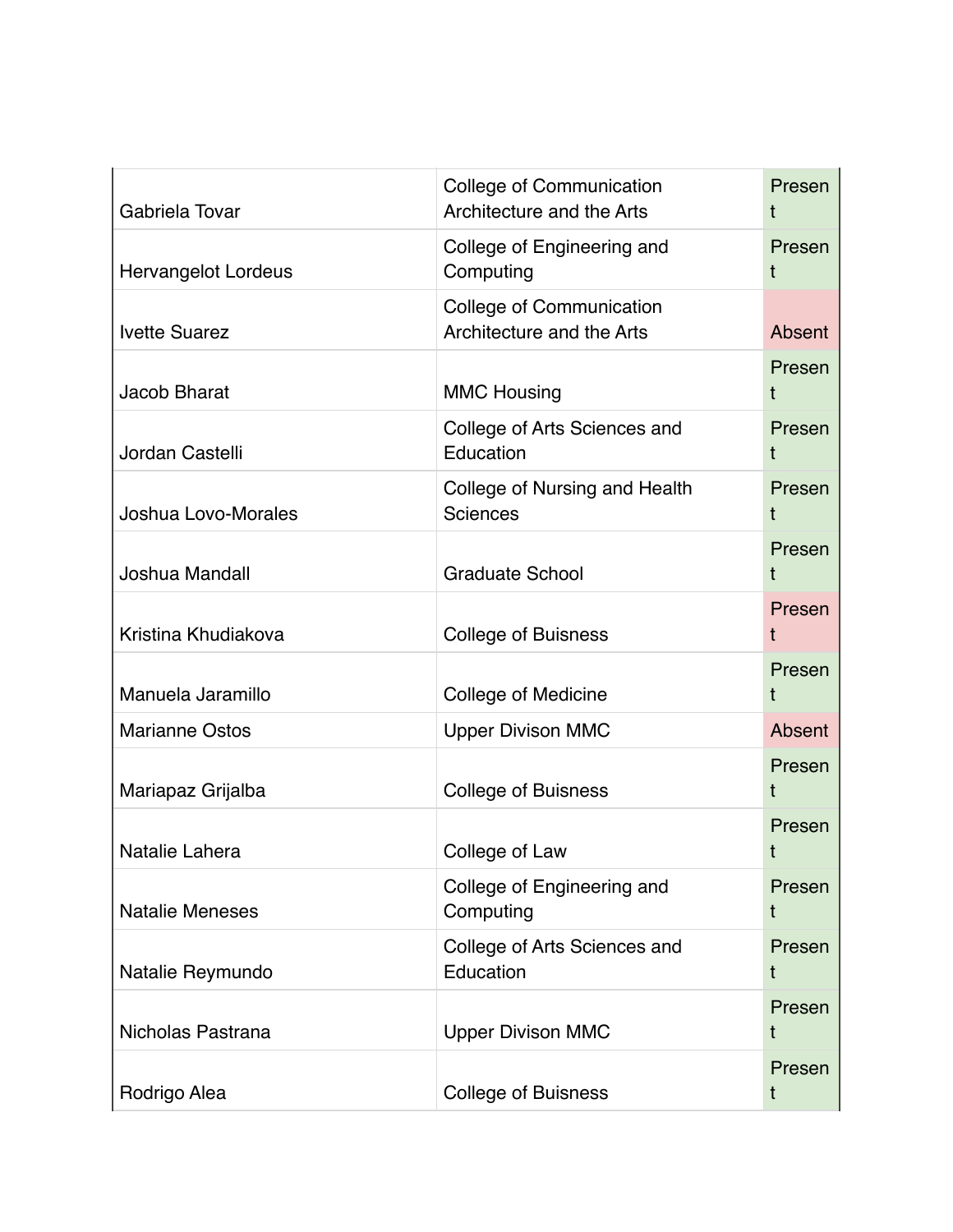| Sadie Testa-Secca       | School of International and Public<br><b>Affairs</b> | Presen<br>t   |
|-------------------------|------------------------------------------------------|---------------|
| <b>Sebastian Aviles</b> | <b>MMC Housing</b>                                   | Presen        |
| Selina McFeeley         | College of Arts Sciences and<br>Education            | Presen<br>t   |
| Sergio Reyes            | <b>College of Buisness</b>                           | Presen<br>t   |
| <b>Taylor Sokolosky</b> | <b>MMC Housing</b>                                   | Presen<br>t   |
| <b>Tyler Lopez</b>      | College of Arts Sciences and<br>Education            | Absent        |
| <b>Tyra Moss</b>        | College of Public Health and Social<br><b>Work</b>   | Presen<br>t   |
| <b>Vacant</b>           | <b>BBC Housing</b>                                   | Vacant        |
| <b>Vacant</b>           | College of Arts Sciences and<br>Education            | <b>Vacant</b> |
| <b>Vacant</b>           | College of Arts Sciences and<br>Education            | Vacant        |
| <b>Vacant</b>           | College of Arts Sciences and<br>Education            | Vacant        |
| <b>Vacant</b>           | <b>Graduate School</b>                               | Vacant        |
| Vacant                  | Graduate School                                      | Vacant        |
| <b>Vacant</b>           | <b>Graduate School</b>                               | Vacant        |
| <b>Vacant</b>           | <b>Graduate School</b>                               | <b>Vacant</b> |
| Vacant                  | <b>Lower Division BBC</b>                            | Vacant        |
| Vacant                  | <b>Lower Division MMC</b>                            | Vacant        |
| <b>Vacant</b>           | <b>Online Student</b>                                | Vacant        |
| Vacant                  | <b>Upper Division BBC</b>                            | Vacant        |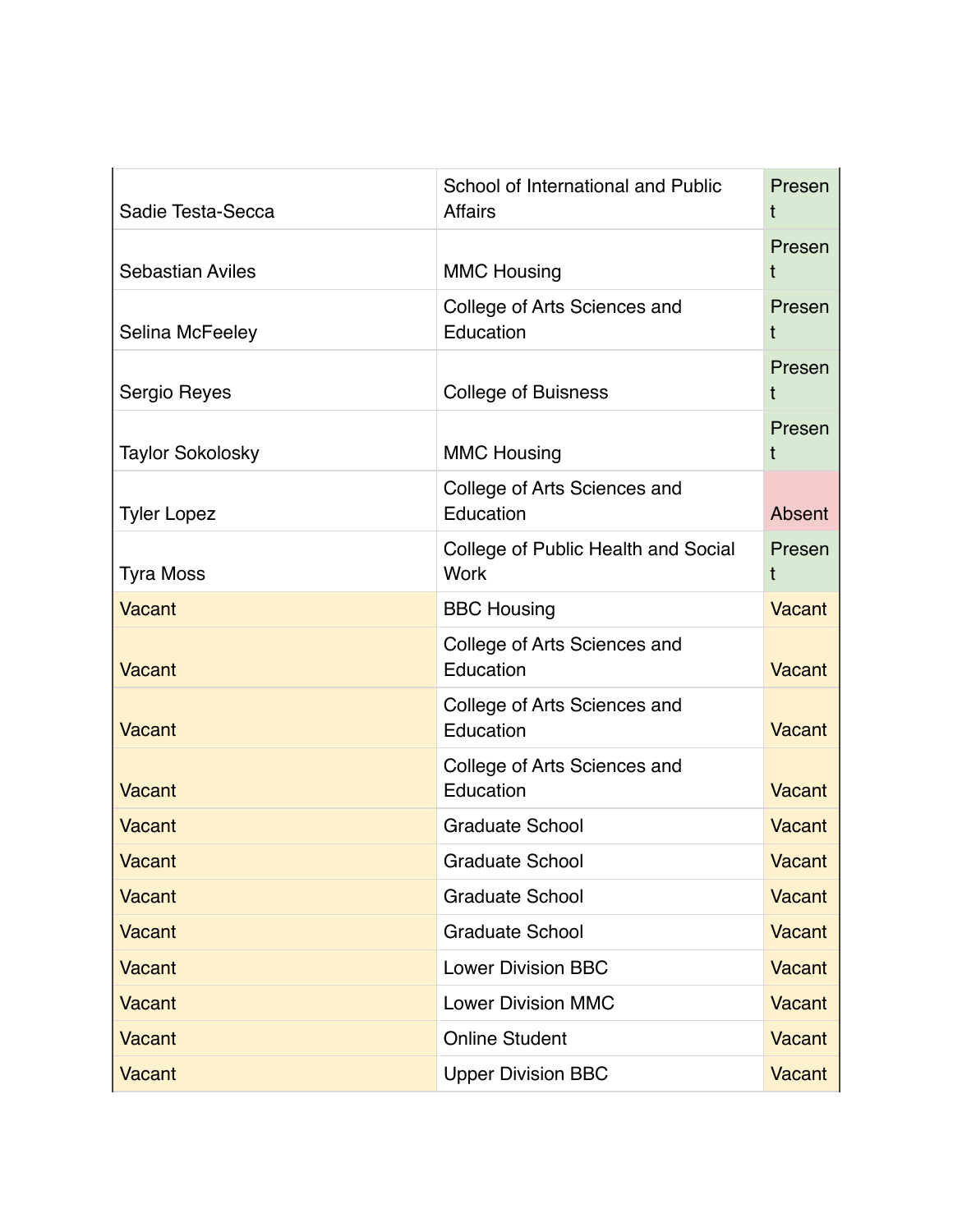| Vacant                                  | <b>Upper Division BBC</b>    | Vacant         |
|-----------------------------------------|------------------------------|----------------|
|                                         | College of Arts Sciences and | Presen         |
| Valentina Cassanova                     | Education                    | t              |
| <b>TOTAL NUMBER OF SENATORS PRESENT</b> |                              |                |
| TOTAL NUMBER OF SENATORS ABSENT         |                              | $\overline{4}$ |
| TOTAL NUMBER OF SENATE SEATS VACANT     |                              | 13             |
|                                         |                              |                |
|                                         | <b>Quorum Established</b>    |                |
|                                         |                              |                |
| Simple Majority                         | 15                           |                |
| Simple Majority of Senate Membership    | 24                           |                |
| 2/3 Majority                            | 20                           |                |
| 2/3 Majority of Senate Membership       | 31                           |                |

- III. Approval of Minutes from Last Meeting
	- A. No Last Meeting
- IV. Adoption of the Agenda
	- A. Senator lugo moves to adopt todays agenda, senator mandall seconds, motion passes.

## V. Invited Speakers

A. No Invited Speakers

## VI. Committee Reports

- A. Appropriations Committee
	- 1. Not Established
- B. Graduate and Professional Student Committee
	- 1. Not Established
- C. University Sustainability and Innovation Committee
	- 1. Not Established
- D. Health and Well-Being Committee
	- 1. Not Established
- E. Student Life and Academic Concerns Committee
	- 1. Not Established
- F. Committee on Rules and Administration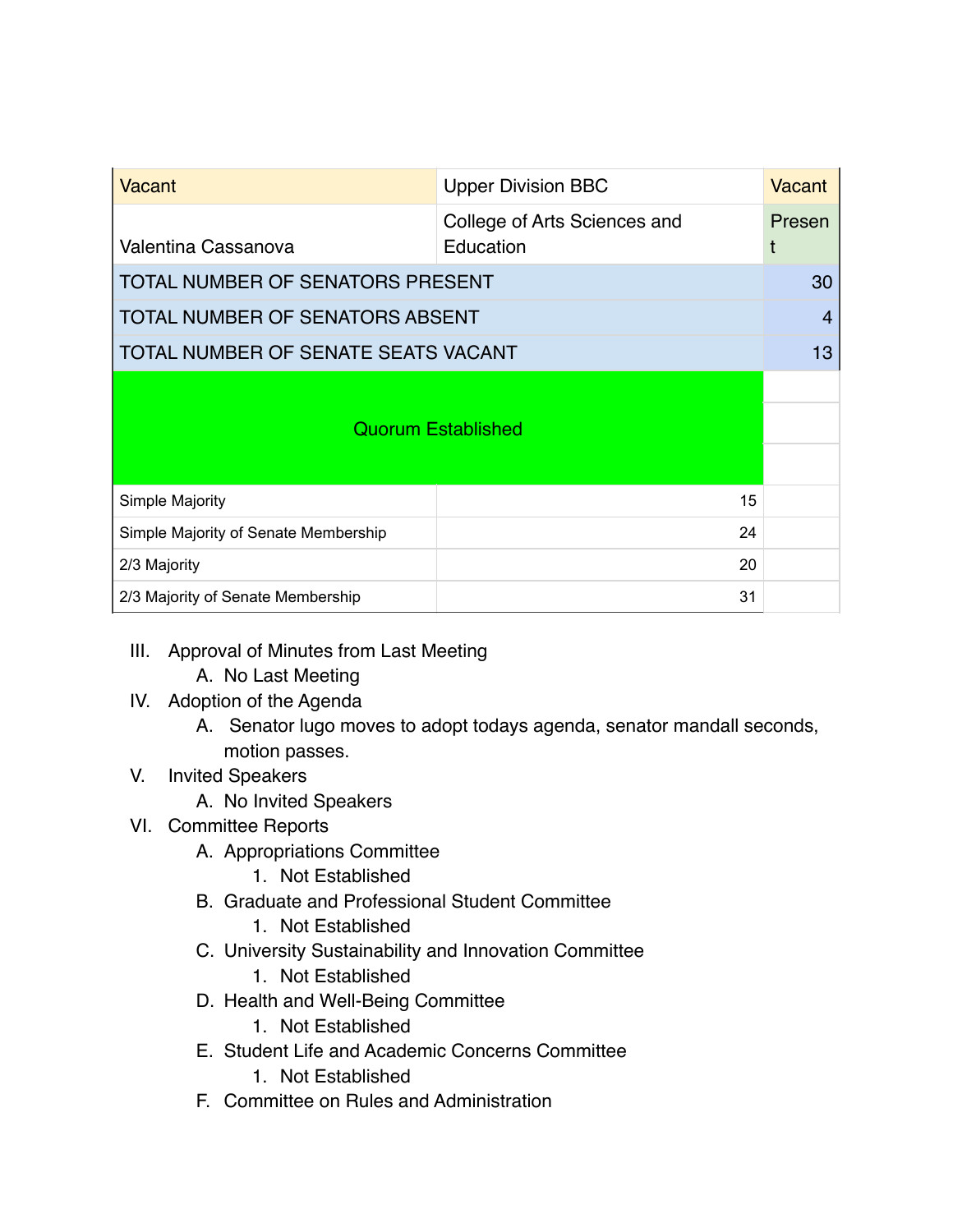- 1. Not Established
- VII. Executive Board Reports
	- A. Student Body President
		- 1. Welcome to our first senate meeting of the 2021-2022 year!
		- 2. Im hoping we will get a lot of lessons from this leadership experience!
	- B. Senate President
		- 1. Not Elected
	- C. Senate President Pro-Tempore
		- 1. Not Elected
	- D. Senate Floor Leader
		- 1. Not Elected
	- E. Student Body Vice President
		- 1. Reiterating what the president said, i am very much looking forward to this year!
		- 2. For those who are brand new to SGA, i understand it can be intimidating but we are all here for you and questions are never a burden.
	- F. Comptroller
		- 1. Not Appointed
	- G. Executive Administrator
		- 1. Not Appointed
	- H. Governor of the Biscayne Bay Campus
		- 1. Congratulations to all of you on your appointments! I look forward to working with all of you!
	- I. Chief of Staff
		- 1. Not Appointed
	- J. Chief Justice
		- 1. Not Appointed
- VIII. Vetoed Legislation
	- A. None
- IX. Unfinished Business
	- A. None
- X. New Business
	- A. Election of the Senate President
		- 1. Senator Temes nominated Nicholas Pastrana, senator castelli seconds. Motion passes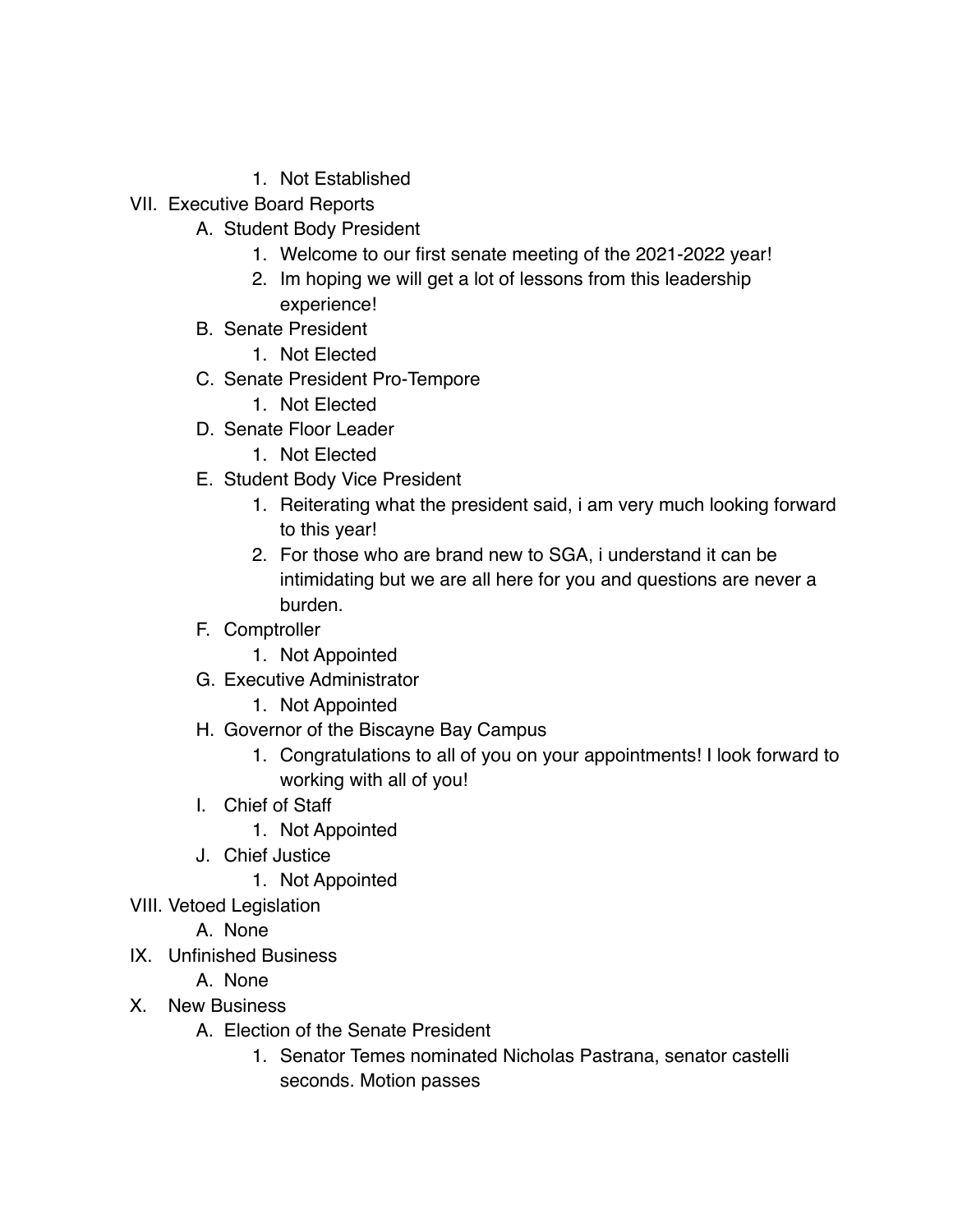| Name                       | Position                                                     | Vote       |
|----------------------------|--------------------------------------------------------------|------------|
| <b>Alejandro Suarez</b>    | <b>College of Buisness</b>                                   | <b>Nay</b> |
| Alexander Collado          | <b>Honors College</b>                                        | Yea        |
| <b>Alexander Sutton</b>    | School of International and Public<br><b>Affairs</b>         | Yea        |
| <b>Celesse Temes</b>       | College of Hospitality and Tourism<br>Managment              | Yea        |
| <b>Christine Rubido</b>    | College of Arts Sciences and<br>Education                    | Yea        |
| <b>Cristhofer Lugo</b>     | College of Engineering and<br>Computing                      | Yea        |
| Daniela Cruz               | College of Arts Sciences and<br>Education                    | Yea        |
| David Louis                | School of International and Public<br><b>Affairs</b>         |            |
|                            | College of Engineering and<br>Computing                      | Yea        |
| Gabriela Alvarez           | College of Arts Sciences and<br>Education                    | <b>Nay</b> |
| Gabriela Tovar             | <b>College of Communication</b><br>Architecture and the Arts | Yea        |
| <b>Hervangelot Lordeus</b> | College of Engineering and<br>Computing                      | Yea        |
| <b>Ivette Suarez</b>       | <b>College of Communication</b><br>Architecture and the Arts |            |
| <b>Jacob Bharat</b>        | <b>MMC Housing</b>                                           | Yea        |
| Jordan Castelli            | College of Arts Sciences and<br>Education                    | Yea        |
| Joshua Lovo-Morales        | College of Nursing and Health<br><b>Sciences</b>             |            |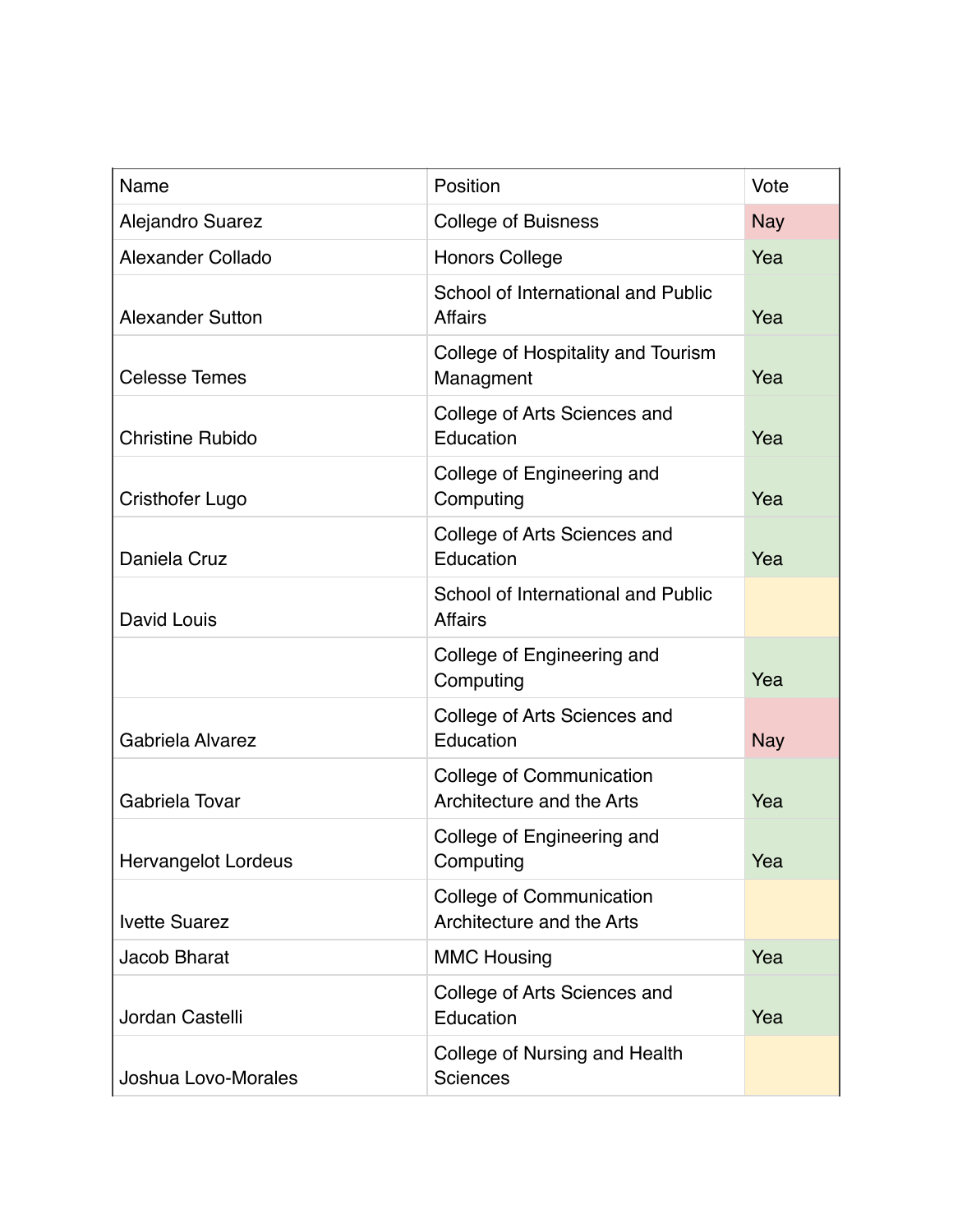| Joshua Mandall          | <b>Graduate School</b>                               | <b>Nay</b>                     |
|-------------------------|------------------------------------------------------|--------------------------------|
| Kristina Khudiakova     | <b>College of Buisness</b>                           | Yea                            |
| Manuela Jaramillo       | College of Medicine                                  | <b>Nay</b>                     |
| <b>Marianne Ostos</b>   | <b>Upper Divison MMC</b>                             |                                |
| Mariapaz Grijalba       | <b>College of Buisness</b>                           | Yea                            |
| Natalie Lahera          | College of Law                                       | <b>Nay</b>                     |
| <b>Natalie Meneses</b>  | College of Engineering and<br>Computing              | <b>Nay</b>                     |
| Natalie Reymundo        | College of Arts Sciences and<br>Education            | Yea                            |
| Nicholas Pastrana       | <b>Upper Divison MMC</b>                             | Abstain,<br>voting for<br>self |
| Rodrigo Alea            | <b>College of Buisness</b>                           | Yea                            |
| Sadie Testa-Secca       | School of International and Public<br><b>Affairs</b> | Yea                            |
| <b>Sebastian Aviles</b> | <b>MMC Housing</b>                                   | Yea                            |
| Selina McFeeley         | College of Arts Sciences and<br>Education            | Yea                            |
| Sergio Reyes            | <b>College of Buisness</b>                           | Yea                            |
| <b>Taylor Sokolosky</b> | <b>MMC Housing</b>                                   | Yea                            |
| <b>Tyler Lopez</b>      | College of Arts Sciences and<br>Education            |                                |
| <b>Tyra Moss</b>        | College of Public Health and Social<br><b>Work</b>   | Yea                            |
| Vacant                  | <b>BBC Housing</b>                                   |                                |
| Vacant                  | College of Arts Sciences and<br>Education            |                                |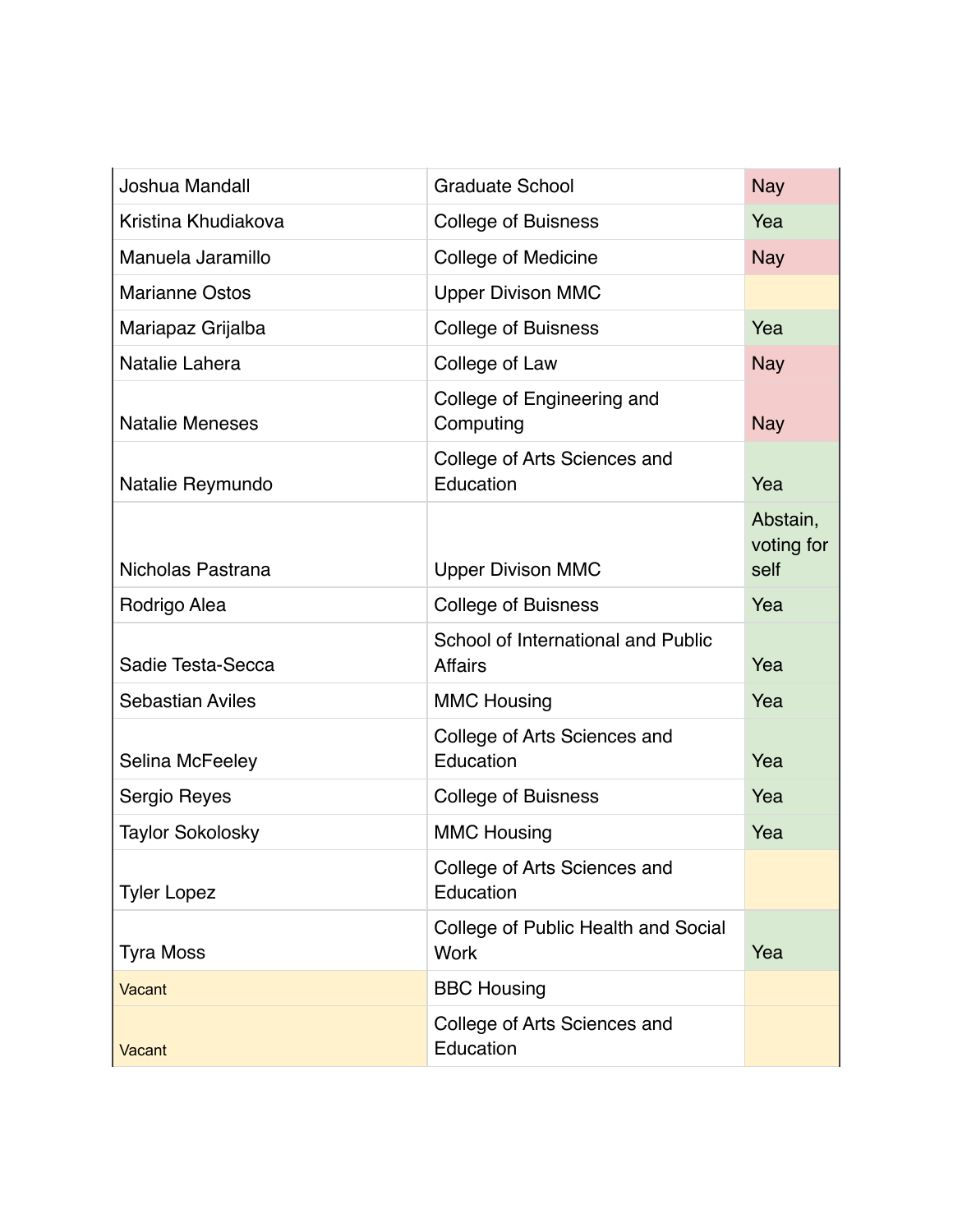| Vacant                                            | College of Arts Sciences and<br>Education |                 |
|---------------------------------------------------|-------------------------------------------|-----------------|
| Vacant                                            | College of Arts Sciences and<br>Education |                 |
| Vacant                                            | <b>Graduate School</b>                    |                 |
| Vacant                                            | <b>Graduate School</b>                    |                 |
| Vacant                                            | <b>Graduate School</b>                    |                 |
| Vacant                                            | <b>Graduate School</b>                    |                 |
| Vacant                                            | <b>Lower Division BBC</b>                 |                 |
| Vacant                                            | <b>Lower Division MMC</b>                 |                 |
| Vacant                                            | <b>Online Student</b>                     |                 |
| Vacant                                            | <b>Upper Division BBC</b>                 |                 |
| Vacant                                            | <b>Upper Division BBC</b>                 |                 |
| Valentina Cassanova                               | College of Arts Sciences and<br>Education | Yea             |
| <b>TOTAL NUMBER OF SENATORS VOTING YEA</b>        |                                           | 23              |
| TOTAL NUMBER OF SENATORS VOTING NAY               |                                           | $6\phantom{1}6$ |
| <b>TOTAL NUMBER OF SENATORS VOTING ABSTENTION</b> |                                           | $\mathbf{0}$    |
| <b>Simple Majority</b>                            | 15                                        | <b>Passes</b>   |
| Simple Majority of Senate Membership              | 24                                        | <b>Fails</b>    |
| 2/3 Majority                                      | 20                                        | <b>Passes</b>   |
| 2/3 Majority of Senate Membership                 | 31                                        | <b>Fails</b>    |

Nicholas Pastrana is confirmed

- 2. Senator Lahera nominates Joshua Mandall, senator Jaramillo seconds. Motion passes
- B. Election of the Senate President Pro-Tempore
	- 1. Senator castelli moves to nominate senator Grijalba
	- 2. Senator lugo moves to close voting, senator castelli seconds. Motion passes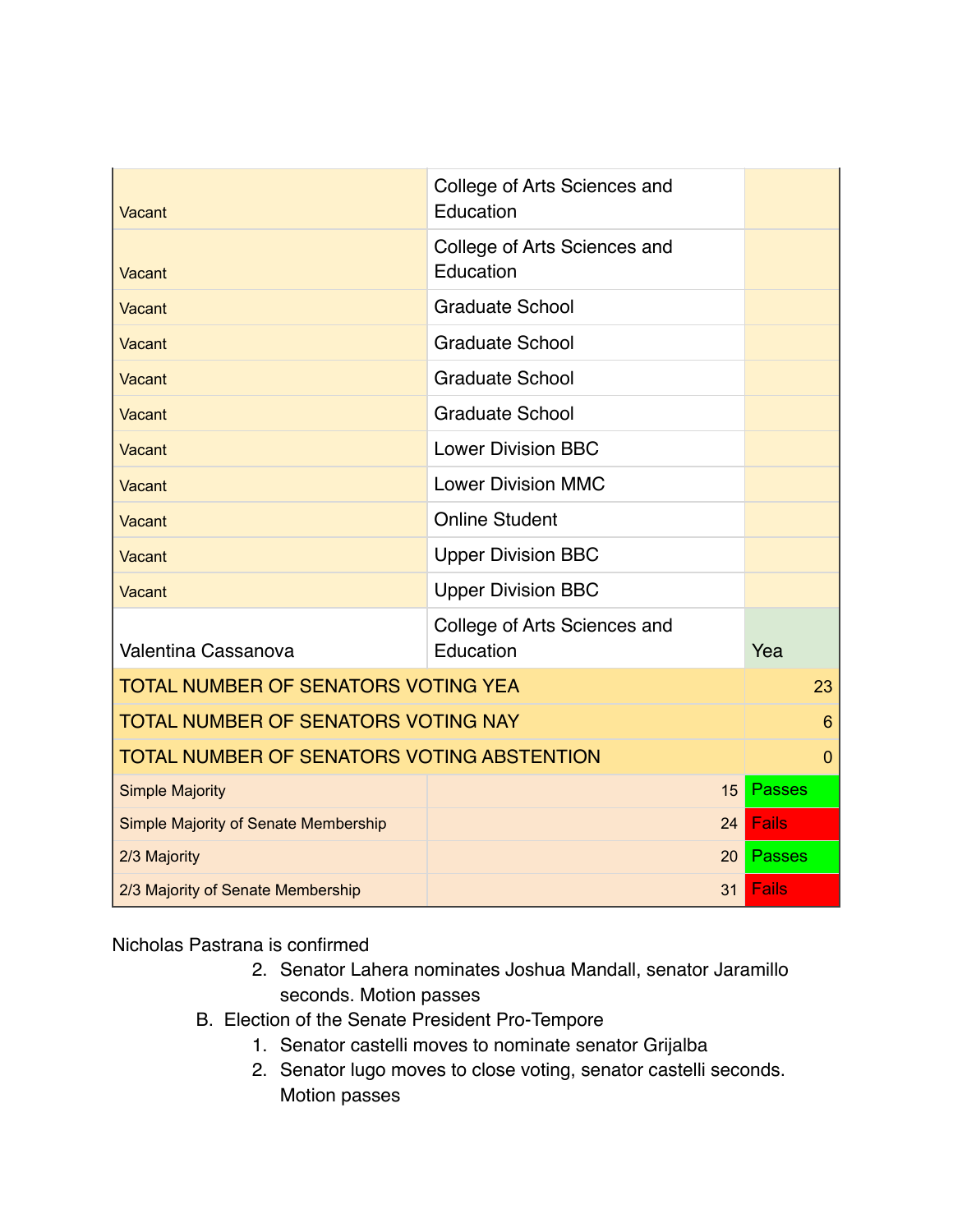| Name                     | Position                                                     | Vote |
|--------------------------|--------------------------------------------------------------|------|
| Alejandro Suarez         | <b>College of Buisness</b>                                   | Yea  |
| <b>Alexander Collado</b> | <b>Honors College</b>                                        | Yea  |
| <b>Alexander Sutton</b>  | School of International and Public<br><b>Affairs</b>         | Yea  |
| <b>Celesse Temes</b>     | College of Hospitality and Tourism<br>Managment              | Yea  |
| <b>Christine Rubido</b>  | College of Arts Sciences and<br>Education                    | Yea  |
| Cristhofer Lugo          | College of Engineering and<br>Computing                      | Yea  |
| Daniela Cruz             | College of Arts Sciences and<br>Education                    | Yea  |
| David Louis              | School of International and Public<br><b>Affairs</b>         |      |
|                          | College of Engineering and<br>Computing                      |      |
| Gabriela Alvarez         | College of Arts Sciences and<br>Education                    | Yea  |
| Gabriela Tovar           | <b>College of Communication</b><br>Architecture and the Arts | Yea  |
| Hervangelot Lordeus      | College of Engineering and<br>Computing                      | Yea  |
| <b>Ivette Suarez</b>     | <b>College of Communication</b><br>Architecture and the Arts |      |
| Jacob Bharat             | <b>MMC Housing</b>                                           | Yea  |
| Jordan Castelli          | College of Arts Sciences and<br>Education                    | Yea  |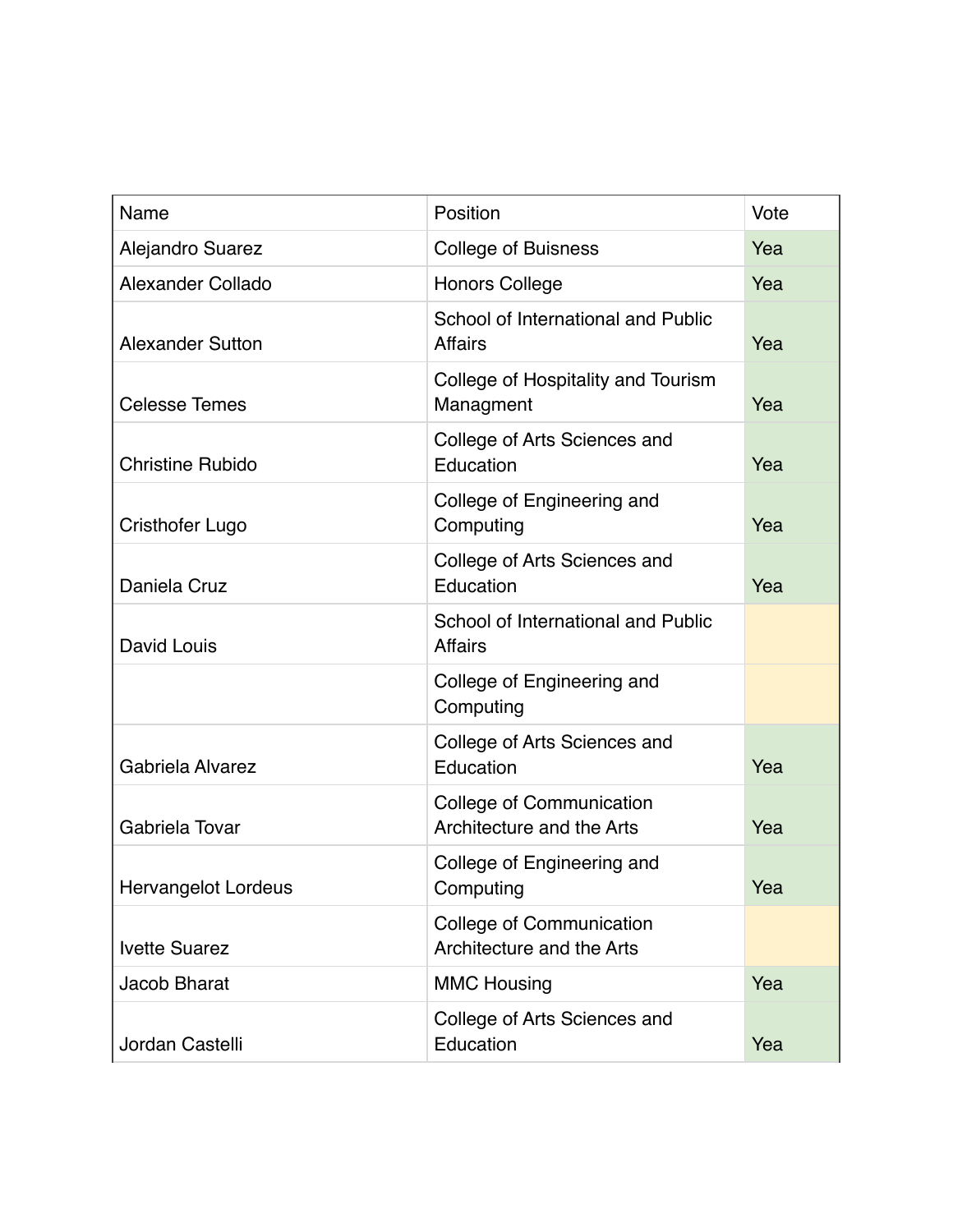| Joshua Lovo-Morales     | College of Nursing and Health<br>Sciences            | Yea     |
|-------------------------|------------------------------------------------------|---------|
| Joshua Mandall          | <b>Graduate School</b>                               | Yea     |
| Kristina Khudiakova     | <b>College of Buisness</b>                           | Yea     |
| Manuela Jaramillo       | College of Medicine                                  | Yea     |
| <b>Marianne Ostos</b>   | <b>Upper Divison MMC</b>                             |         |
| Mariapaz Grijalba       | <b>College of Buisness</b>                           | Abstain |
| Natalie Lahera          | College of Law                                       | Yea     |
| <b>Natalie Meneses</b>  | College of Engineering and<br>Computing              | Yea     |
| Natalie Reymundo        | College of Arts Sciences and<br>Education            | Yea     |
| Nicholas Pastrana       | <b>Upper Divison MMC</b>                             | Yea     |
| Rodrigo Alea            | <b>College of Buisness</b>                           | Yea     |
| Sadie Testa-Secca       | School of International and Public<br><b>Affairs</b> | Yea     |
| <b>Sebastian Aviles</b> | <b>MMC Housing</b>                                   | Yea     |
| Selina McFeeley         | College of Arts Sciences and<br>Education            | Yea     |
| Sergio Reyes            | <b>College of Buisness</b>                           | Yea     |
| <b>Taylor Sokolosky</b> | <b>MMC Housing</b>                                   | Yea     |
| <b>Tyler Lopez</b>      | College of Arts Sciences and<br>Education            |         |
| <b>Tyra Moss</b>        | College of Public Health and Social<br><b>Work</b>   | Yea     |
| <b>Vacant</b>           | <b>BBC Housing</b>                                   |         |
| Vacant                  | College of Arts Sciences and<br>Education            |         |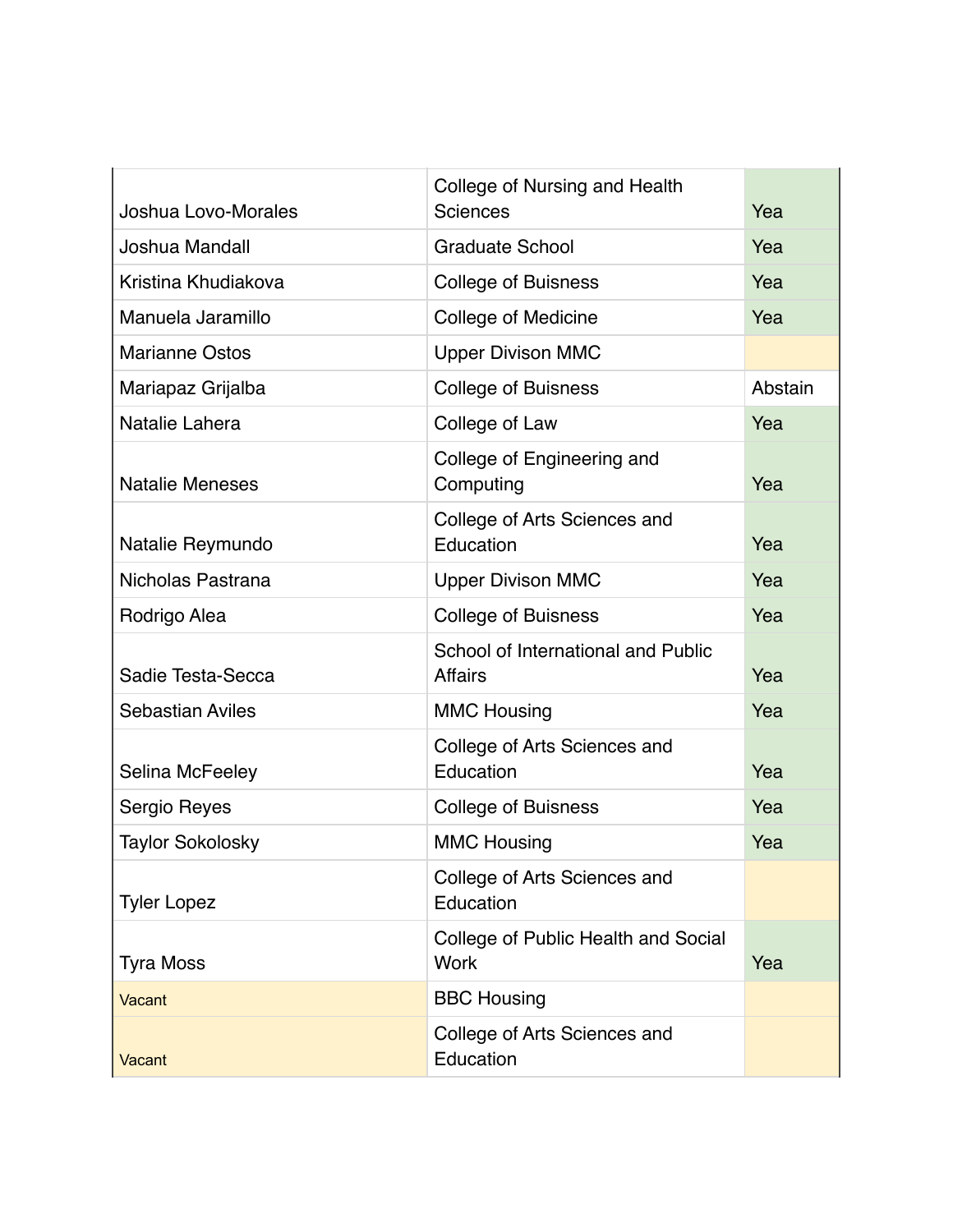| Vacant                                     | College of Arts Sciences and<br>Education |                |
|--------------------------------------------|-------------------------------------------|----------------|
| Vacant                                     | College of Arts Sciences and<br>Education |                |
| Vacant                                     | <b>Graduate School</b>                    |                |
| Vacant                                     | <b>Graduate School</b>                    |                |
| Vacant                                     | <b>Graduate School</b>                    |                |
| Vacant                                     | <b>Graduate School</b>                    |                |
| Vacant                                     | <b>Lower Division BBC</b>                 |                |
| Vacant                                     | <b>Lower Division MMC</b>                 |                |
| Vacant                                     | <b>Online Student</b>                     |                |
| Vacant                                     | <b>Upper Division BBC</b>                 |                |
| Vacant                                     | <b>Upper Division BBC</b>                 |                |
| Valentina Cassanova                        | College of Arts Sciences and<br>Education | Yea            |
| <b>TOTAL NUMBER OF SENATORS VOTING YEA</b> |                                           | 28             |
| <b>TOTAL NUMBER OF SENATORS VOTING NAY</b> |                                           | $\overline{0}$ |
| TOTAL NUMBER OF SENATORS VOTING ABSTENTION |                                           | 1              |
| <b>Simple Majority</b>                     | 15                                        | <b>Passes</b>  |
| Simple Majority of Senate Membership       | 24                                        | <b>Passes</b>  |
| 2/3 Majority                               | 20                                        | <b>Passes</b>  |
| 2/3 Majority of Senate Membership          | 31                                        | <b>Fails</b>   |

Mariapaz Grijalba is confirmed

- C. Election of the Senate Floor Leader
	- 1. Senator sutton nominated senator lugo, senator castelli seconds. Motion passes
	- 2. Senator castelli moves to close voting, senator rubido seconds. Motion passes